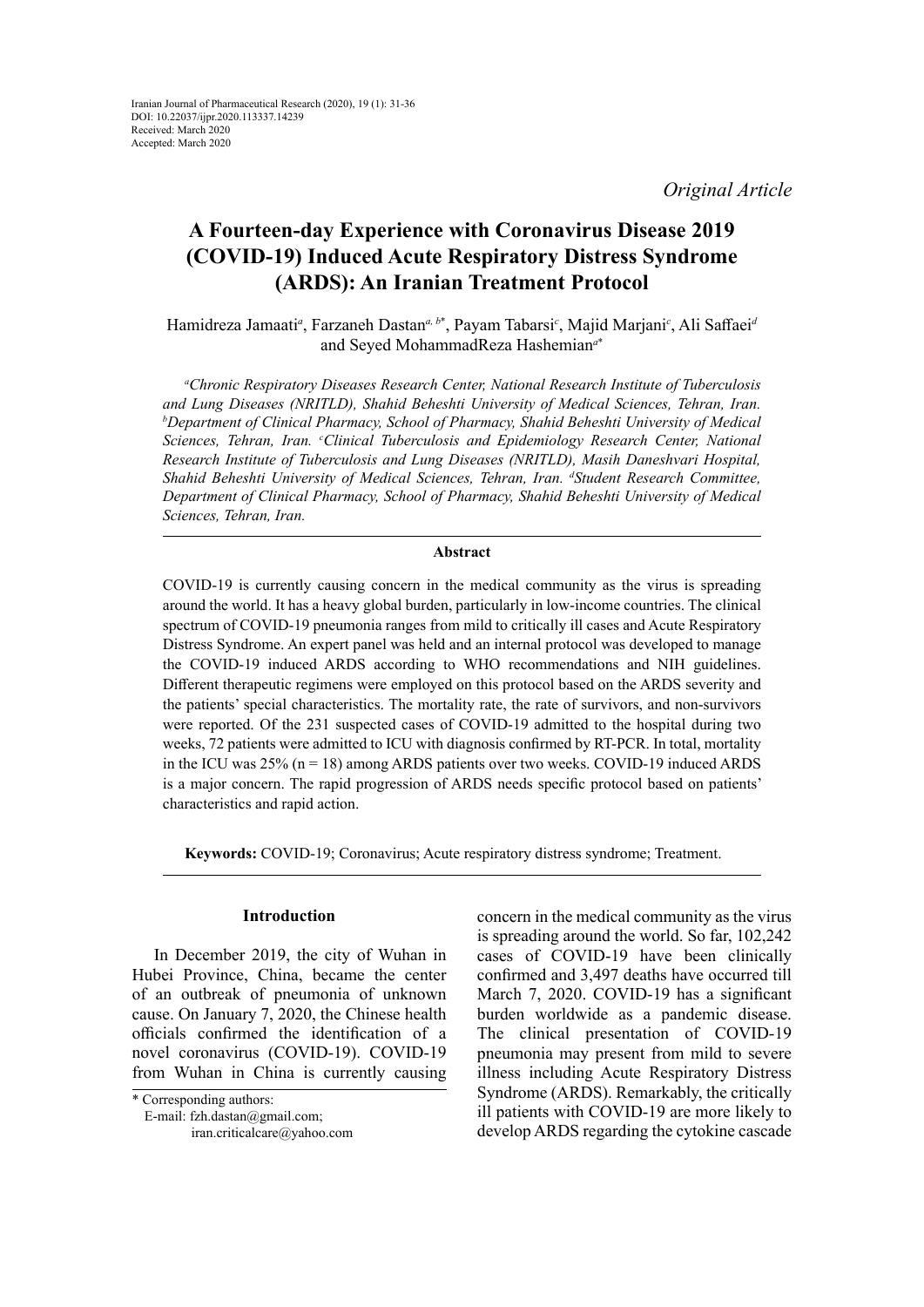activation over a short period of time (1, 2). The most common complication is ARDS, which is seen in the COVID-19 patients with high mortality rates.

# **Experimental**

On February 19, 2020, Iran reported its first confirmed cases of COVID-19 and



**Figure 1.** Treatment protocol of COVID-19 induced rapid acute respiratory distress syndrome. ARDS: Acute Respiratory Distress Syndrome; ECMO: Extracorporeal Membrane Oxygenation; IVIG: Intravenous immunoglobulin; VTE: Venous Thromboembolism; WHO: World Health Organization.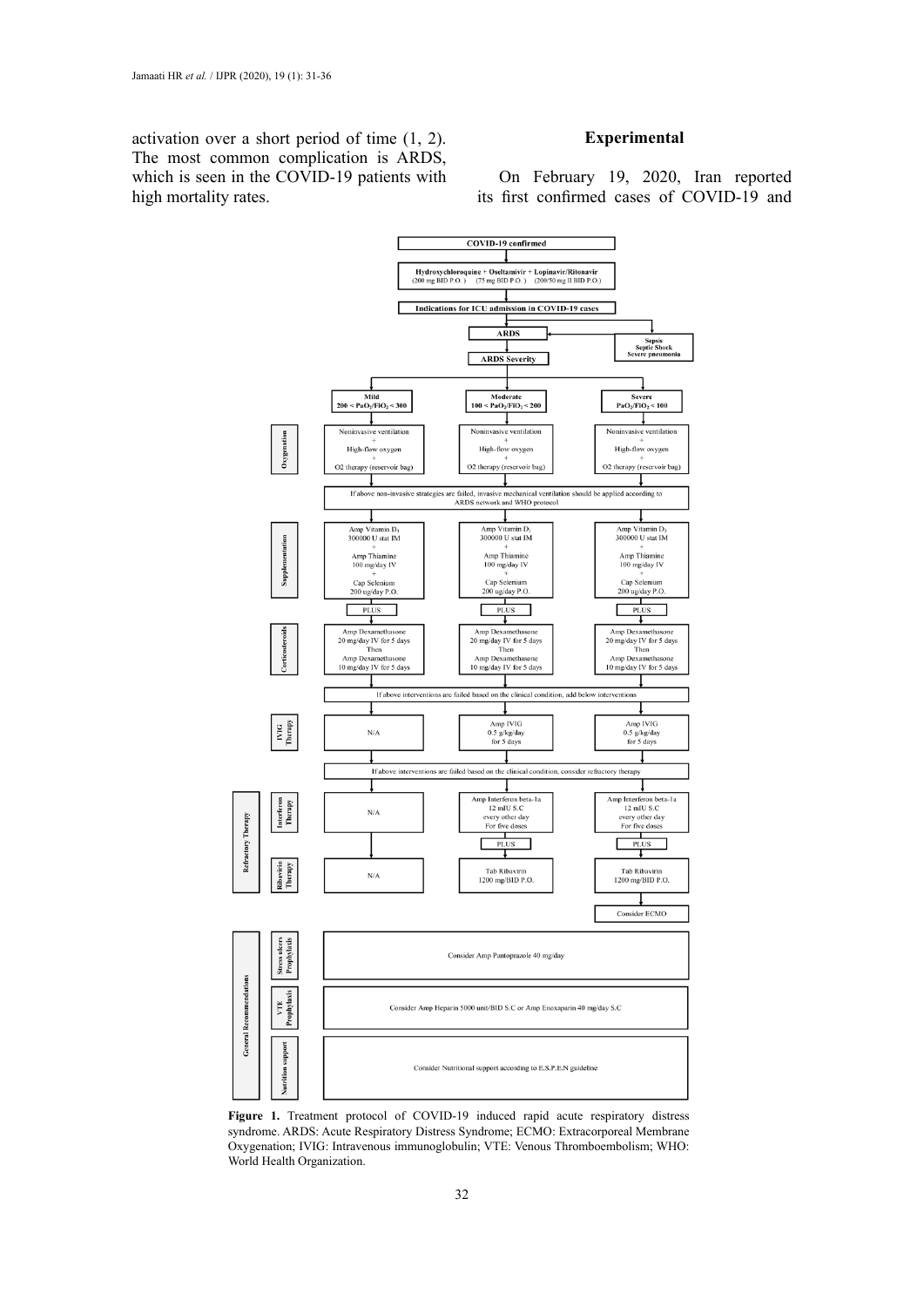Dr. Masih Daneshvari Hospital was selected as a referral center for COVID-19 cases. The hospital was equipped with a special setup to admit COVID-19 cases. On February 20, 2020, seven patients were admitted to the hospital with the confirmed COVID-19. In the first 30 h, four cases COVID-19 who were referred from the other hospitals and admitted in the intensive care unit (ICU) died due to severe ARDS. Because of the rapid progression of ARDS, an expert panel was held on 22 February 2020, consisting of all intensivists, infectious disease specialists, pulmonologists, internal medicine specialist, cardiology specialist, and clinical pharmacy specialist. Finally, an internal protocol was developed to manage the COVID-19 induced ARDS according to WHO recommendations and NIH guidelines (3). Different therapeutic regimens were employed on this protocol based on the ARDS severity and the patients' special characteristics. This protocol is shown in Figure 1.

Of the 231 suspected cases of COVID-19 admitted to the hospital during two weeks, 72 patients were admitted to ICU with diagnosis confirmed by RT-PCR. In total, mortality in the ICU was  $25\%$  (n = 18) among ARDS patients over two weeks (Table 1).

Twenty-four patients recovered and were transferred to the ward. Thirty patients were under treatment in ICU. Totally, 29 patients expired during two weeks including 18 cases in ICU. The timeline of two-week events is depicted in Figure 2.

## **Results and Discussion**

#### *Protocol Recommendations*

The patients' vital signs, CBC, serum creatinine, urea, urine output, CRP, LFT, bilirubin, coagulation parameters, ABG, and regular chest imaging must be closely monitored.

All of the patients were administered hydroxychloroquine, oseltamivir, and lopinavir-ritonavir before admission to ICU based on the Ministry of Health protocol and recent data regarding COVID-19 treatment (4, 5).

#### *Oxygenation*

Oxygen therapy, non-invasive ventilation or invasive mechanical ventilation are considered based on O2 saturation according to the WHO recommendations and NIH guidelines. The patients were categorized into three groups based on  $PiO_2/FiO_2$ . According to Berlin criteria, mild, moderate, and severe ADRS are defined as  $PiO_2/FiO_2$  between 200 and 300, 100 and 200, and less than 100, respectively. Invasive mechanical ventilation should be applied to ARDS patients with persistent hypoxemia.

## *Supplementation*

We recommend the administration of vitamin D3, thiamine, and selenium in the ARDS patients according to our protocol. Vitamin D deficiency is associated with greater cellular inflammation and cytokine release at 48 h after ARDS development. Thiamine

| Group         | Number $(\%)$ | Survivor $(\%)$ | Non-Survivor $(\% )$ |
|---------------|---------------|-----------------|----------------------|
| Mild ARDS     | 21(29.2)      | 18(33.3)        | 3(16.7)              |
| Moderate ARDS | 35(48.6)      | 31 (57.4)       | 4(22.2)              |
| Severe ARDS   | 16(22.2)      | 5(9.3)          | 11(61.1)             |
| Total         | 72 (100)      | 54 (100)        | 18(100)              |

| <b>Table1.</b> Fourteen days mortality at a glance. |  |
|-----------------------------------------------------|--|
|                                                     |  |

ARDS: Acute Respiratory Distress Syndrome.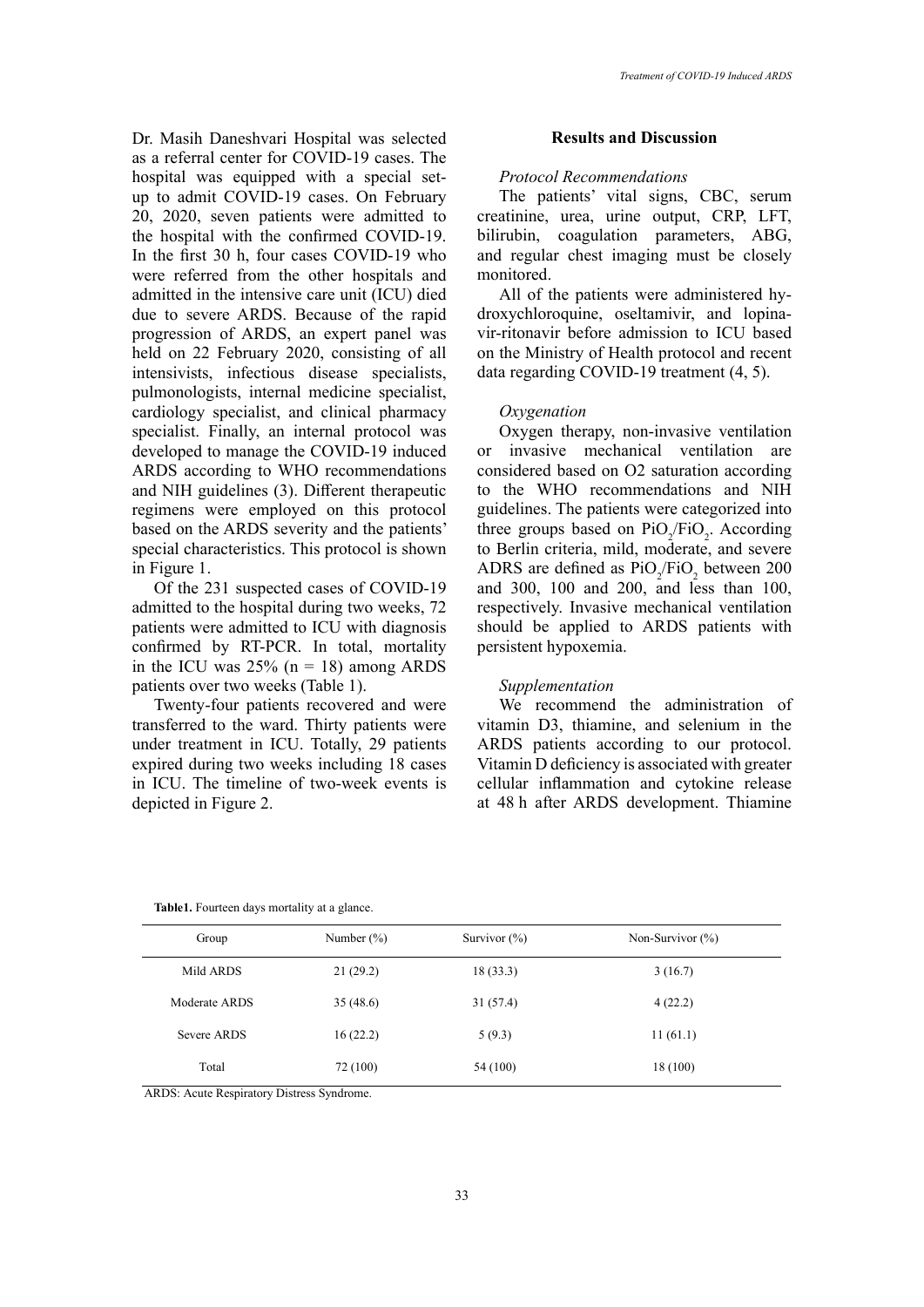

**Figure 2.** The timeline of two-week events in Dr. Masih Daneshvari Hospital.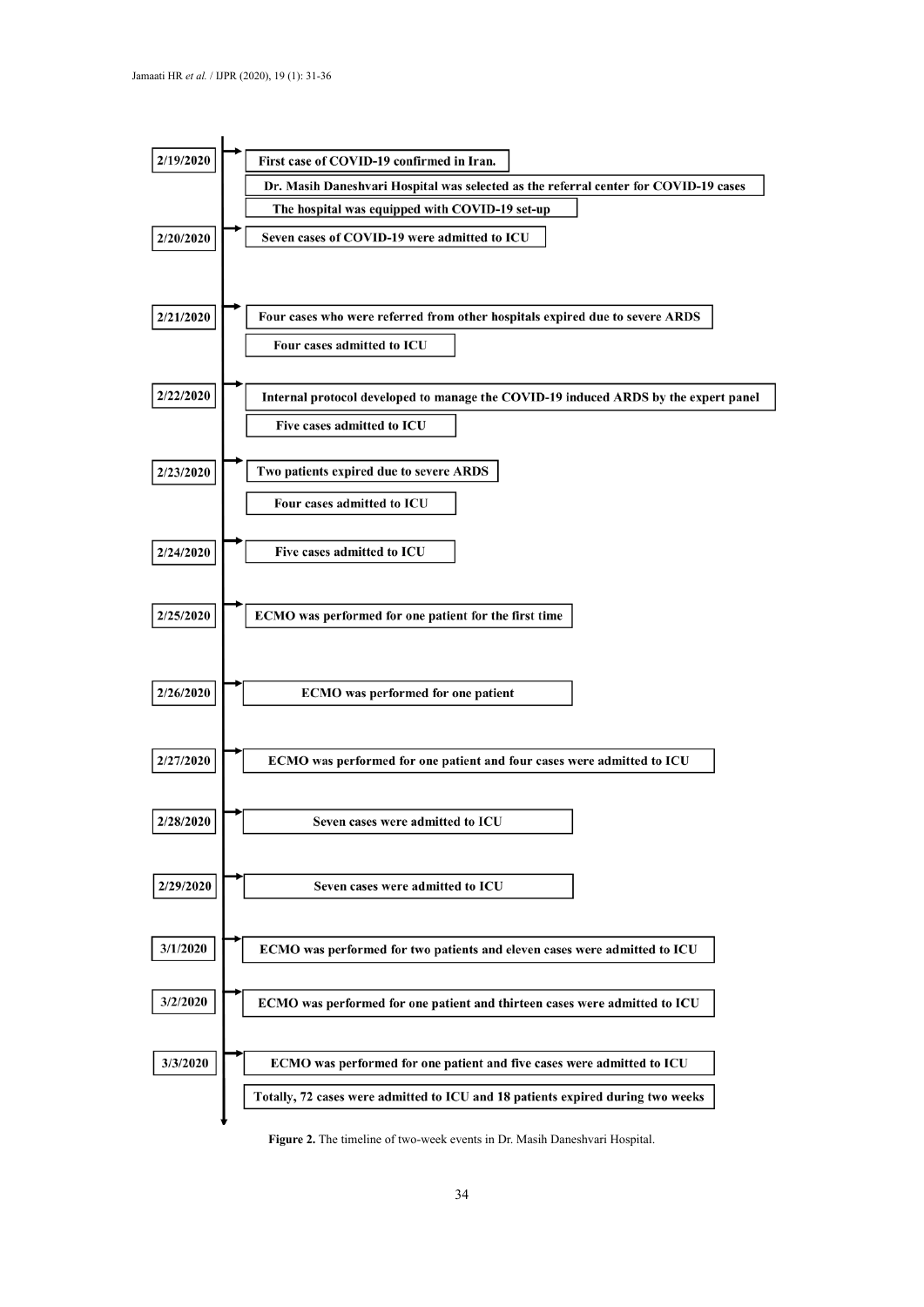deficiency is also a risk factor for ARDS development based on several published trials, whereas selenium has a beneficial role in oxidative stress pathways.

# *Steroid therapy*

As we have faced with the rapid progression of ARDS in our cases, the administration of corticosteroid is recommended for all our patients to inhibit the inflammation process in ARDS. High doses of dexamethasone as 20 mg daily from day 1 to 5, then 10 mg daily from day 6 to 10 were administered in all stages of ARDS, even in the mild cases. This approach was applied based on the study done by Villar *et al.* and the rapid progression of ARDS in our cases in order not to lose the time (6).

#### *Immunoglobulin Therapy*

IVIG is administered in the cases that failed with the above strategies. IVIG has controversial effects on the patients with respiratory coronavirus. IVIG is applied to treat some diseases, especially primary immune deficiencies, autoimmune neuromuscular disorders, and respiratory failure regarding sepsis. It is considered as an effective agent in the cases of coronavirus associated fulminant myocarditis (7, 8).

# *Interferon beta-1a and Ribavirin Combination*

Combination therapy with interferon Beta-1a and ribavirin in all refractory cases is administered based on data regarding coronavirus treatment and Ebola experiences.

# *Extracorporeal membrane oxygenation (ECMO) and Refractory Therapy*

ECMO is a specialized, resource-intensive, and expensive form of life support. However, it is associated with severe complications<br>including nosocomial infection and nosocomial infection and hemorrhage. ECMO can serve as a life-saving rescue therapy for refractory respiratory failure in the setting of ARDS, such as that induced by coronavirus disease 2019 (COVID-19) (9).

#### *Other therapies*

Stress ulcer prophylaxis, venous thromboembolism prophylaxis, and nutrition management are applied to all of the patients.

### **References**

- (1) Chen N, Zhou M, Dong X, Qu J, Gong F, Han Y, Qiu Y, Wang J, Liu Y, Wei Y, Xia J, Yu T, Zhang X and Zhang L. Epidemiological and clinical characteristics of 99 cases of 2019 novel coronavirus pneumonia in Wuhan, China: a descriptive study. *Lancet* (2020) 395: 507-13.
- (2) Bellani G, Laffey JG, Pham T, Fan E, Brochard L, Esteban A, Gattinoni L, van Haren F, Larsson A, McAuley DF, Ranieri M, Rubenfeld G, Thompson BT, Wrigge H, Slutsky AS, Pesenti A, Investigators ftLS and Group tET. Epidemiology, patterns of care, and mortality for patients with acute respiratory distress syndrome in intensive care units in 50 countries. *JAMA* (2016) 315: 788-800.
- (3) The World Health Organization. Clinical management of severe acute respiratory infection when novel coronavirus (nCoV) infection is suspected. 2020. Available from: URL: https:/[/www.](http://www.who.int/publications-detail/clinicalmanagement-) [who.int/publications-detail/clinicalmanagement](http://www.who.int/publications-detail/clinicalmanagement-)of-severe-acute-respiratory-infection-when-novelcoronavirus-(ncov)-infection-is-suspected.
- (4) Colson P, Rolain JM, Lagier JC, Brouqui P and Raoult D. Chloroquine and hydroxychloroquine as available weapons to fight COVID-19. *Int. J. Antimicrob. Agents* (2020) 2020: 105932.
- (5) Sahraei Z, Shabani M, Shokouhi S and Saffaei A. Aminoquinolines against Coronavirus disease 2019 (COVID-19): chloroquine or hydroxychloroquine. *Int. J. Antimicrob. Agents* (2020) 2020: 105945.
- (6) Villar J, Ferrando C, Martínez D, Ambrós A, Muñoz T, Soler JA, Aguilar G, Alba F, González-Higueras E, Conesa LA, Martín-Rodríguez C, Díaz-Domínguez FJ, Serna-Grande P, Rivas R, Ferreres J, Belda J, Capilla L, Tallet A, Añón JM, Fernández RL, González-Martín JM, Aguilar G, Alba F, Álvarez J, Ambrós A, Añón JM, Asensio MJ, Belda J, Blanco J, Blasco M, Cachafeiro L, del Campo R, Capilla L, Carbonell JA, Carbonell N, Cariñena A, Carriedo D, Chico M, Conesa LA, Corpas R, Cuervo J, Díaz-Domínguez FJ, Domínguez-Antelo C, Fernández L, Fernández RL, Ferrando C, Ferreres J, Gamboa E, González-Higueras E, González-Luengo RI, González-Martín JM, Martínez D, Martín-Rodríguez C, Muñoz T, Ortiz Díaz-Miguel R, Pérez-González R, Prieto AM, Prieto I, Rivas R, Rojas-Viguera L, Romera MA, Sánchez-Ballesteros J, Segura JM, Serna-Grande P, Serrano A, Solano R, Soler JA, Soro M, Tallet A and Villar J. Dexamethasone treatment for the acute respiratory distress syndrome: a multicentre, randomised controlled trial. *Lancet Respir. Med.*  (2020) 8: 267-76.